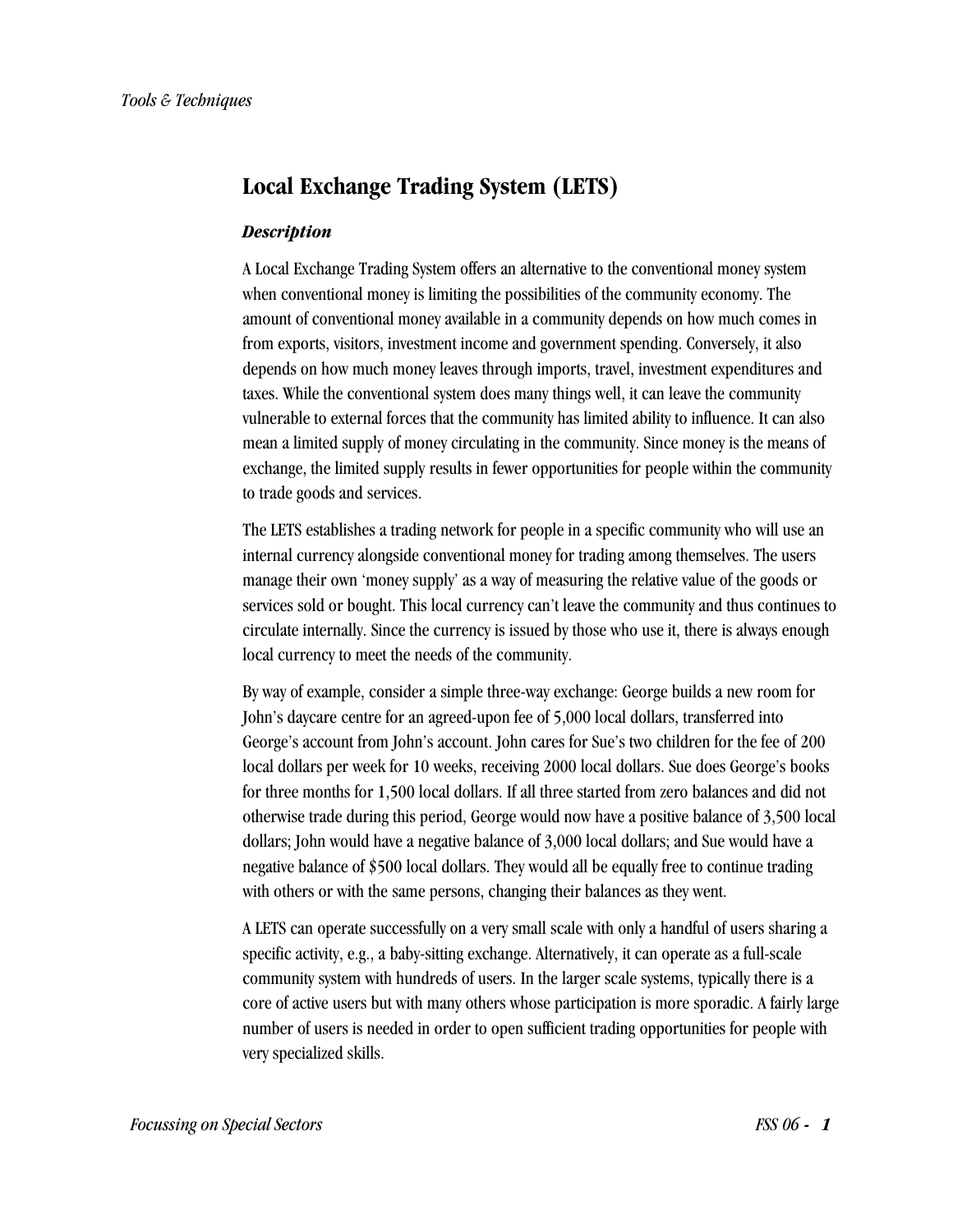There are now hundreds of LETS established throughout the world. But the first LETS was established by Michael Linton in 1983 in the Comox Valley of British Columbia.

The essential characteristic for a successful system include:

- 1. Administrative costs are recovered according to the cost of transactions in each account.
- 2. Each account holder has control over his/her account. There is no obligation to trade.
- 3. Information about any participant's account is available to any other account holder. Thus participants can judge the degree of commitment, contribution and/or activity of any potential trading partner.
- 4. No interest is charged.
- 5. Local currency, in most instances, is figured in equivalents to the national currency.

### *Benefits*

The LETS have the potential to encourage and support local trading in addition to whatever might occur in a community's conventional economy. Since individuals can become engaged in productive activities even if they lack money, these systems can enhance the participation of low-income people in both the economic and social aspects of community life. A business can reduce its reliance on cash flow during its start-up period and even beyond. Communities can benefit from more connections and interactions among its members; from increased levels of economic activities consistent with community needs, skills and values; and from improved community spirit.

Since the local money can only be spent within the system, it goes around and around encouraging additional trading. And because no interest is charged or accrued, spending is encouraged, as there is no incentive for people to hang on to a positive account balance. At the same time, participants are able to reduce their use of conventional money and make their cash go further.

#### *Major challenges*

The Local Exchange Trading System concept is easy to understand and very appealing to those disenchanted with the conventional monetary system. As such, there may be a temptation for a community to hastily establish such a system without sufficient attention to creating a strong shared vision, building community support, and developing the organizational capacity to sustain the administration of the system over time.

Furthermore, the LETS, like other systems, are open to abuse. It is possible for a user to take more goods and services than they contribute and then to leave the system. It is important for traders to take responsibility for assessing the character and accounts of those with whom they exchange. Account information must be easily accessible for full review and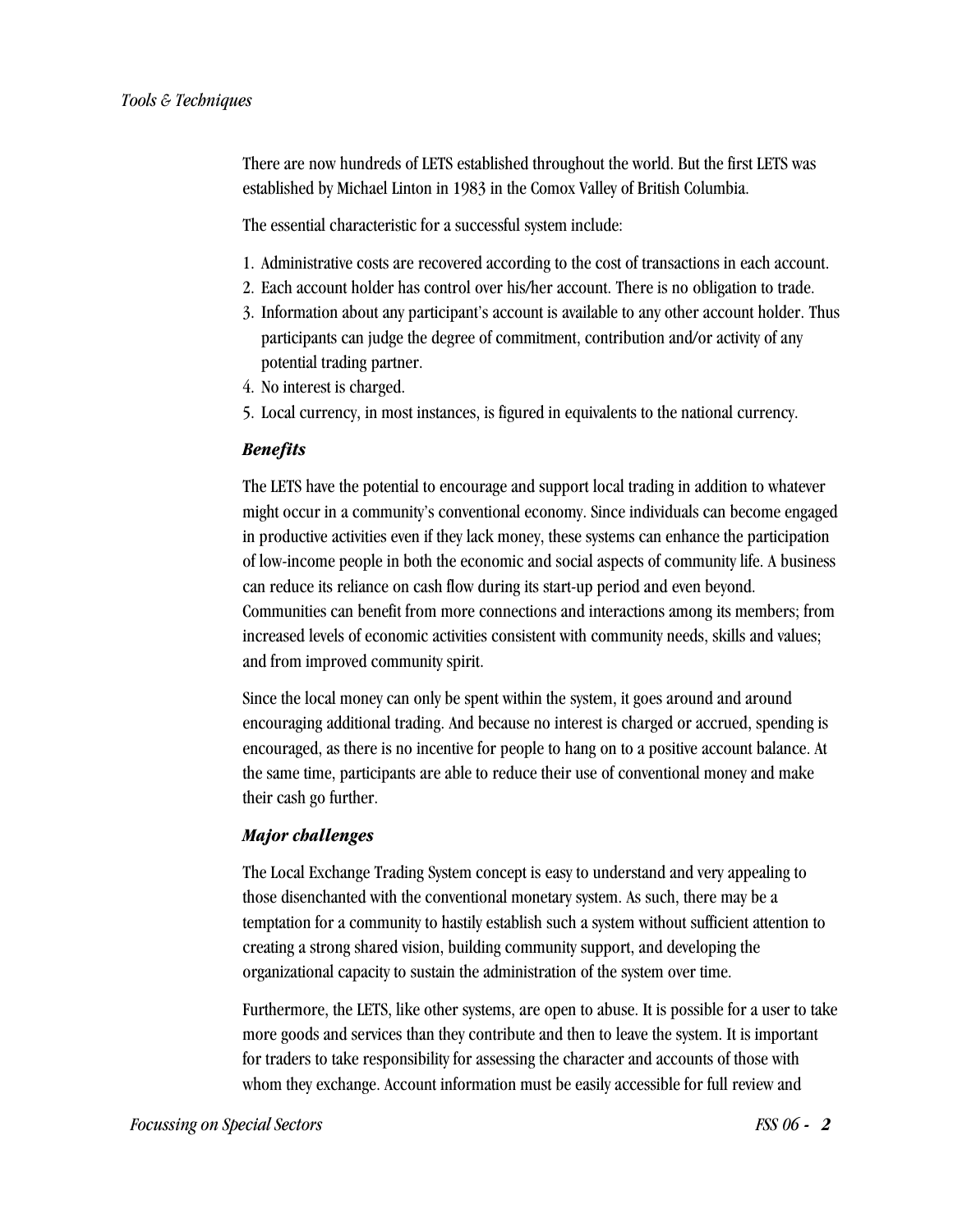efforts need to be undertaken to build a shared commitment by the participants to watch out for those who look like they may be abusing the system.

No one or no institution is able to provide quality assurance on behalf of the Local Exchange Trading System since it is an information system not a legal entity. Individuals providing the goods or service can take on this responsibility only in relation to their own accounts. It is a matter of 'buyer beware'; the consumer must ensure that the provider is able to meet an acceptable standard.

Participants in local exchange trading systems also need to understand that there may be implications related to taxation, income assistance benefits and unemployment insurance. These need to be thoroughly explored.

There has traditionally been low participation in local exchange trading systems by established businesses due to their tendency to be conservative and motivated to avoid perceived complications in areas such as accounting and taxation. While not essential, participation of businesses will help bring the LETS idea into the mainstream and increase broad public acceptance and participation. One innovative approach to this challenge is the Community Way initiative underway in the Comox Valley of British Columbia. Businesses donate Community Way dollars (CW\$) to support charitable projects and undertake to accept CW\$ in partial payment of a sale. Individuals then support these projects by exchanging regular currency for CW\$ which they can then use for partial payment with the participating businesses or to purchase goods and services from other users. The system encourages business participation by providing an opportunity to make charitable contributions in a way that increases customer loyalty and local spending.

#### *Some practical steps*

- 1. Proponents of a Local Exchange Trading System need to begin by clearly identifying their vision for the trading system. Basic agreement must be developed about the objectives, scope and organizational structure.
- 2. Individuals could be assigned research tasks regarding experiences and practices of established alternative trading systems in such matters as currency, account holder agreements, registries, legal issues, resources. The best sources of information seem to be available through internet and personal contact.
- 3. The initial vision and a basic organization and operations structure should be outlined in a clear, concise written format that can be used by the initial proponents group to build community support and participation. As this support and participation builds, some changes may need to be made to accommodate new perspectives and concerns, as well as to develop a broader sense of ownership for the system. However, it will be important to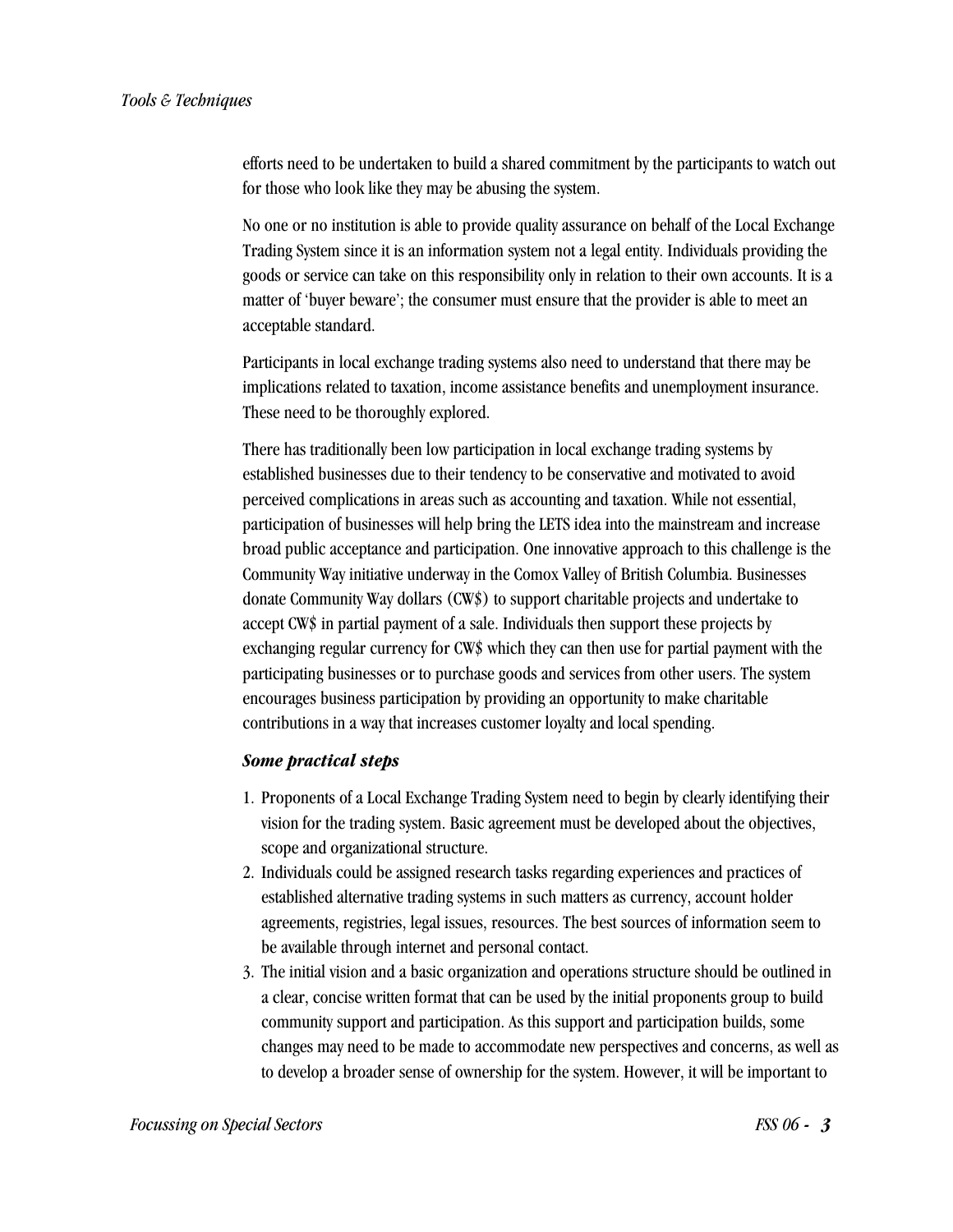balance this against the need to begin with a system conservatively based on identified successful practices.

- 4. The set up and initial administration of the system will take time and have some initial expenses. Start-up funding would allow someone to have the time and resources to facilitate organizational meetings, information distribution and the setting up of administrative systems such as the system registry.
- 5. A clear system for ongoing system administration must be developed. Most successful systems compensate the system administrator with local currency from user accounts according to the transactions undertaken.

### *Resource organizations & contacts*

- LETSystems The Home Page (www.gmlets.u-net.com) provides excellent links to sites with information about issues, administration software, organization, and user materials.
- LETS Connect, 12 Leasowe Green Lightmoor, Telford, Shropshire, UK TF4 3QX (www.gmlets.u-net.com/resources/letsconnect) is an information and support network.
- Econ-lets (www.mailbase.ac.uk/lists-a-e/econ-lets) is intended for e-mail discussion of issues surrounding the development of LETS. E-mail address: econ-letsrequest@mailbase.ac.uk
- LETSAssist Software, The Cyberclass Network, P.O. Box 9333, Ottawa, Ont. K1G 3V1, tel. 613-746-9702, offers shareware software to support LETS.
- John "The Engineer" Turmel (www.cyberclass.net/turmel) provides another home page with links to articles, sites, software, press articles and book reports.
- LETS Vancouver, 617 Union Street, Vancouver, BC V6A 2C1, tel. 604-3269 #9235, provides an example of a Local Exchange Trading System. Their web site (www.alternatives.com/lets) has an account holder's agreement, a directory of offers and requests, and useful links.
- **Michael Linton, Landsman Community Services Ltd., 1600 Embleton Crescent, Courtenay,** BC V9N 6N8, the initial architect of LETSystem, also can help on the design and development of organizational systems for community banking.
- Community Way (www.communityway.org) provides a new tool for charitable fundraising, initiating community currencies and encouraging business participation in local trading.

## *Publications*

 *The LETSystem Design Manual* provides practical and theoretical information ranging from fundamentals of the system to administration and legal issues. It can be downloaded from the LETSystems homepage identified above.